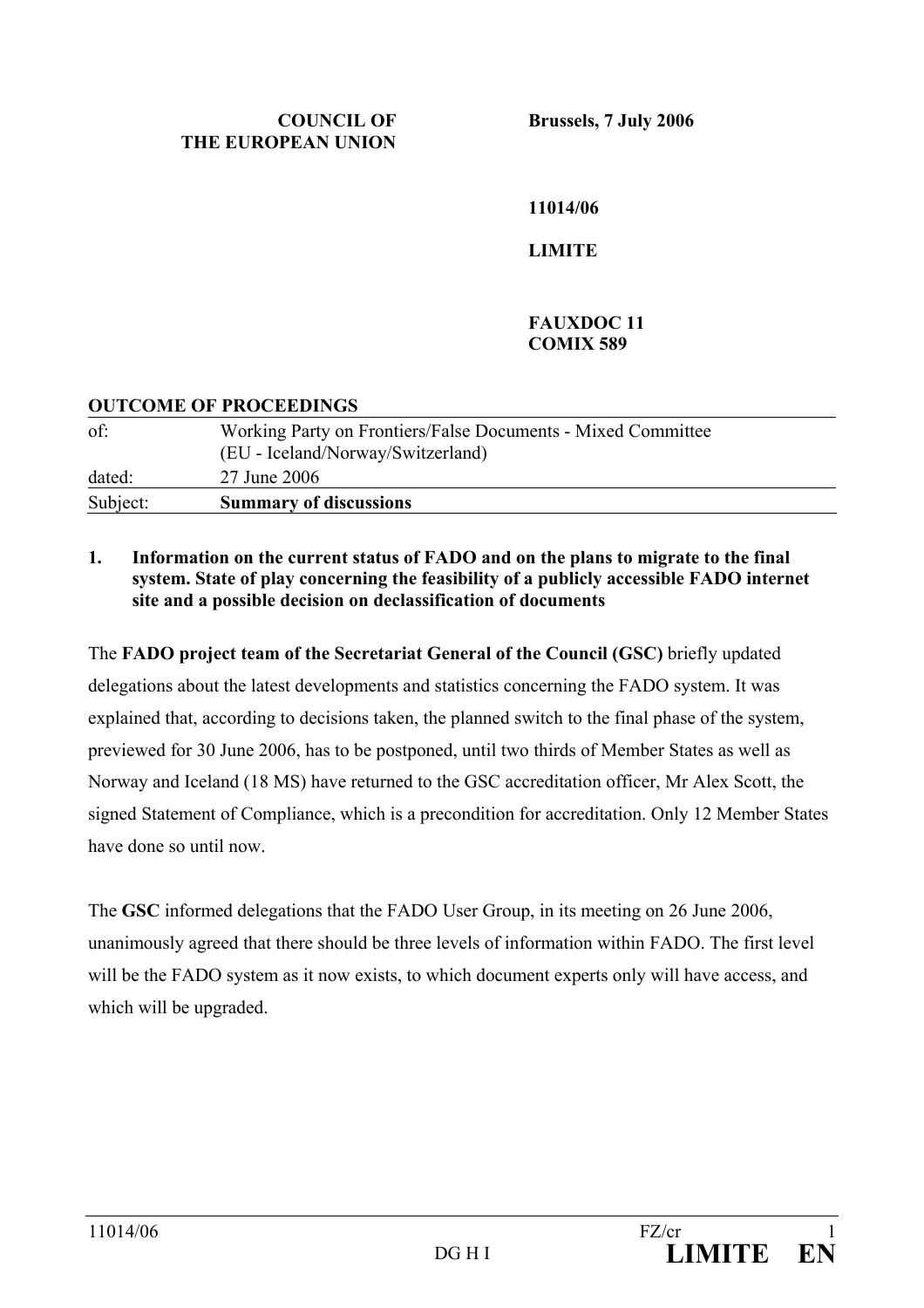The second level, on a different server, with access control, will be read-only and will be accessed via "https" by governmental and other European persons and bodies applying legislation, especially law enforcement bodies (e.g. border guards). At the second level, which will be user-friendly for practical use, there will be shorter documents with reduced content (fewer images, but same image quality). Also false alerts and documents of third countries will be included. These two levels are foreseen in the Joint Action of 3 December 1998 (98/700/JHA, OJ L 333/4 from 9.12.98).

A new third level, also created automatically from data existing in FADO and combined with a checkbox system for the originators, will consist of information for the general public. It will also be available in multilingual read-only format, but with images of lower quality, possibly with even fewer images, with a better help section: explanations of some security features and how to check their authenticity. The existing subgroup of the FADO User Group will deal with open details, before the final proposition (Conceptual Analysis) will be presented to the Working Party. Only authentic documents, probably only from Member States, will be available in a first stage. The Council legal service will be asked to give legal advice on the possibility to also include third country documents. For this new level, which would be within the financial scope of the FADO project, which could even help to justify the costs for translations into all languages, according to the project management, a new legal framework / or a decision of the GSC will be required, as it is outside of the scope of the Council Joint Action of 3 December 1998. The **GSC**  will come up with a proposal, either in the meeting in July, or - more probable - in the meeting in October. While at the same time avoiding duplication of work, this is the unique possibility to provide needed information, in practically all official EU languages, with a minimum of effort. In a growing common market and growing freedom of movement for workers, the need to give information on how to check documents, to employers, for example, to enable them to fulfil their national legal obligations to check the identity, to prevent e.g. social security fraud, will grow in future.

The **GSC** explained why there is a need to take decisions regarding declassification / not classifying all the documents contained in FADO. Documents will have a restricted circulation and be labelled "LIMITE" or "FADO COMMUNITY ONLY". If documents remained classified, as was planned up to now for the so-called "final phase", then the takeover of FADO content by national systems would be rather complicated or not possible at all. This applies especially to false alerts (where no 2- or 3-level system is feasible or foreseen). The information should come to first line document checkers as timely as possible. At the moment, some Member States send their false alerts via unsecured email, others in envelopes.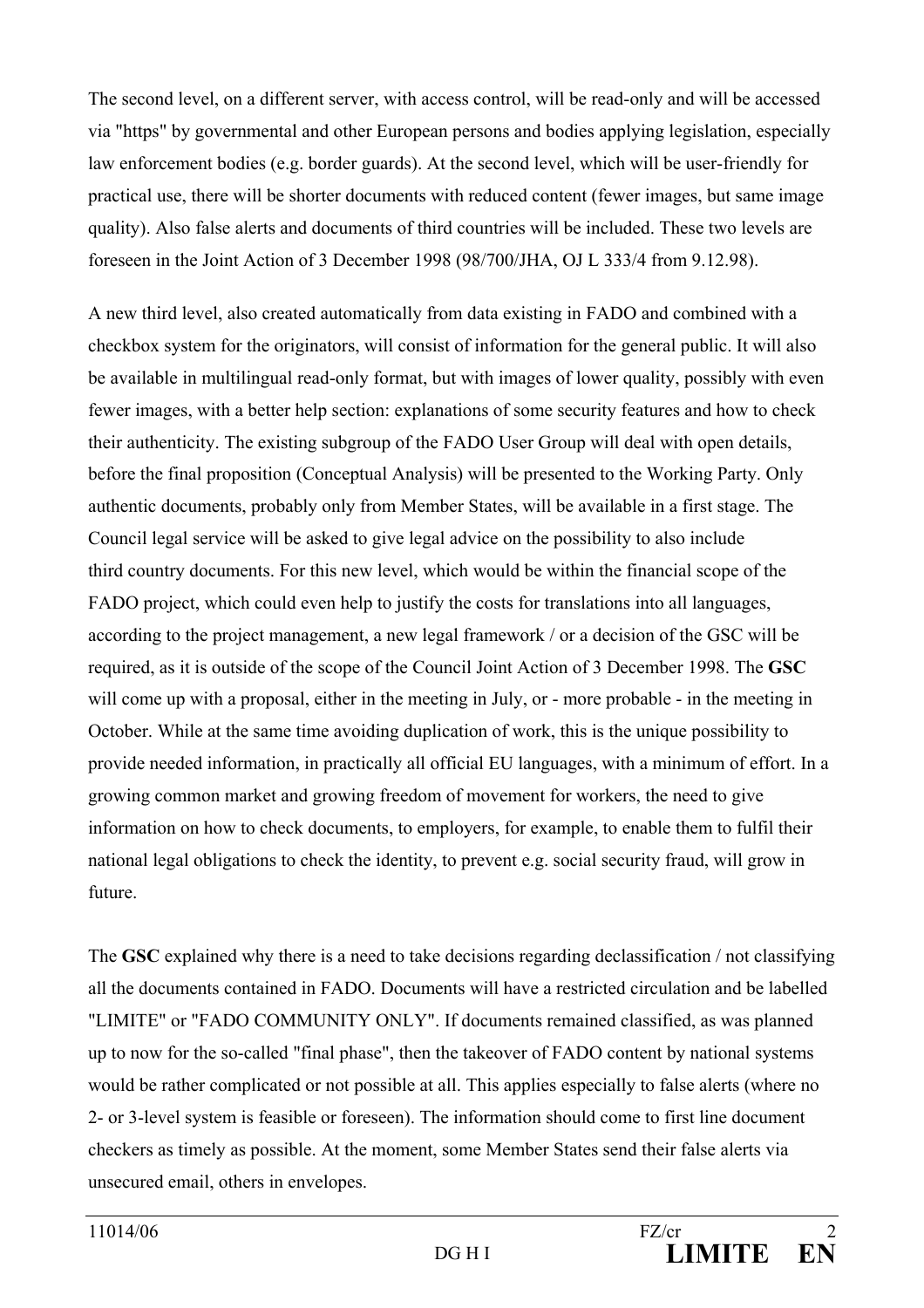Replying to a question raised by the **UK**, the **GSC** replied that for the time being, Member States are asked to proceed with all preparations for the "final phase" as previously agreed upon, including using the leased lines in the near future. However, possible declassification could probably in future influence the content and necessity of the statements of compliance.

Replying to a question raised by **Lithuania** regarding low permeability of the access to the data at the border checkpoints**,** the **GSC** explained that easier information exchange is one of the reasons why keeping information unclassified in FADO in future is necessary. A DVD with all the approved documents in "pdf" format (EU Handbook) will be handed over to Lithuania at the same time as information will be available in the FADO System. A FADO read-only system is planned to be provided by the GSC (no warranty). Replying to a question raised by **Latvia,** regarding the national use of the system and regarding data security, the **GSC** explained that there would be no change of the existing planned system (a maximum of 7 users per Member State could be connected directly to the FADO system; national connections are governed by national security legislation). Replying on concerns raised by the **Netherlands,** supported by **Spain**, that not classified, just circulation restricted, documents could be released to the public, the **GSC** explained that this is not foreseen for strategic information of this kind, but that the matter of transparency rules will have to be closely investigated with the help of the Council Legal Service as a next step.

The **Chair** concluded that there was consensus that the **GSC** prepares a Conceptual Analysis for a restricted site for border guards and at the same time for a publicly accessible internet site, as proposed by the FADO User Group, to present it to the Working Party on Frontiers/False Documents. In addition, the Council Legal Service will prepare a document on the open legal issues for one of the following two meetings.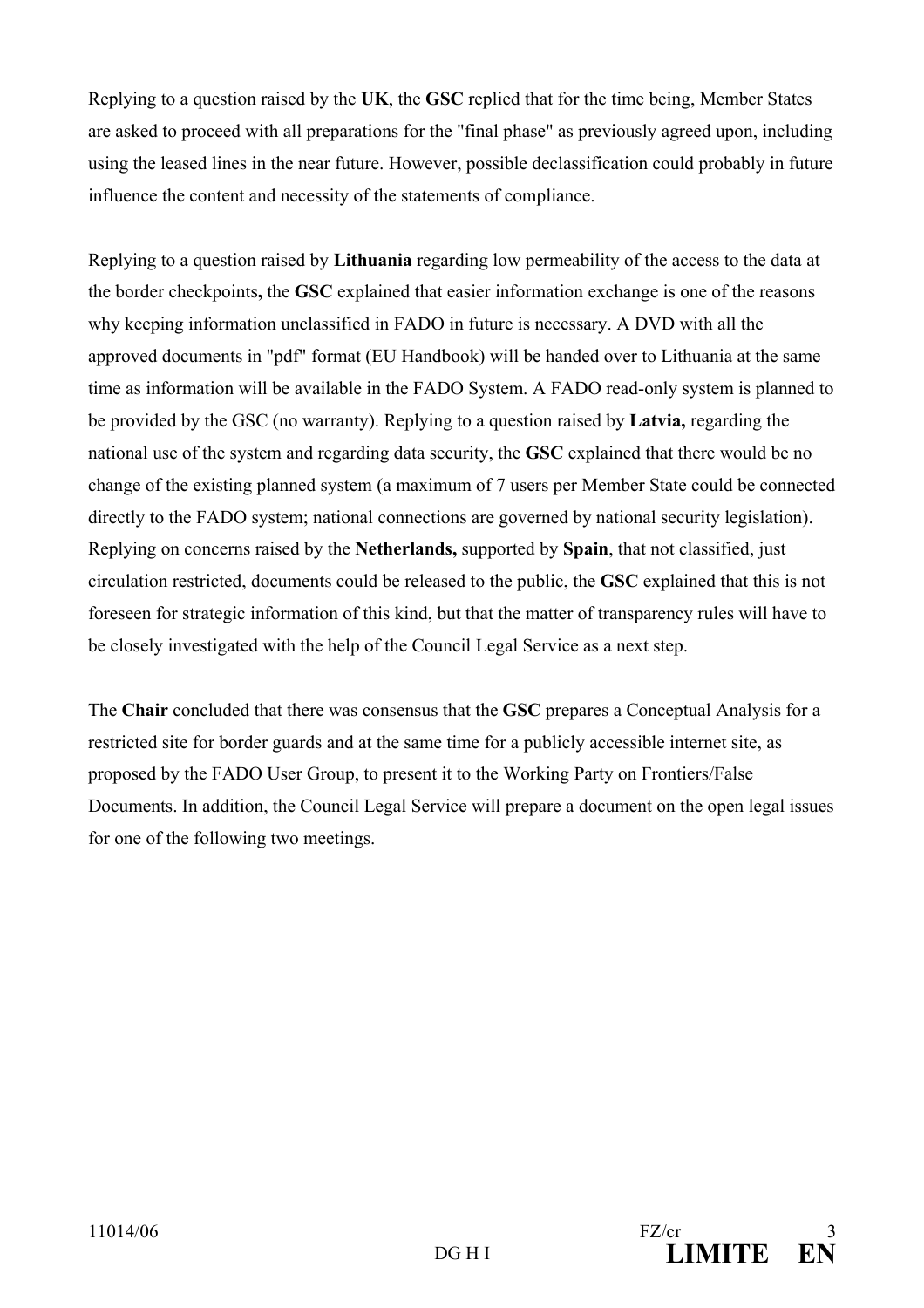# **2. General exchange of information**

The **United Kingdom** presented Forgery Finders No. 15/06-24/06.

The **Czech Republic** circulated specimens of two new passports (diplomatic and service), two residence permits and a certificate of temporary stay for EU citizens.

**Germany** circulated specimens of "Travel Document for Foreigners", "Travel Document Convention of 28 July 1951", "Travel Document Convention of 28 September 1954", "Biodata Label for Children" and "Preliminary Passport Model 11/2005 and Biodata Label for Children".

**Spain** circulated specimens of its new e-ID card. Technical specifications had been given at the last meeting of this Working Group.

## **3. Setting of the minimum age for recording and storing facial images and fingerprints in the chip of a passport or residence permit and in the Visa Information System doc. 9403/1/06 REV 1 FAUXDOC 9 VISA 135 COMIX 463**

The **Chair** presented the document concerning the minimum age for recording and storing facial images and fingerprints in the chip of a passport or residence permit and in the Visa Information System (VIS). The Visa Working Party had concluded that it would deal with this issue when recasting the Common Consular Instructions (CCI) and with residence permits when amending the existing Regulation 1030/2002. This is why document 9403/1/06 REV 1, FAUXDOC 9, VISA 135, COMIX 463 has been issued. The issue of a minimum age for including biometric identifiers in e-passports should ideally be solved before 28 August 2006.

**Portugal** agreed with the Presidency proposal and pointed to the need that there should be certain exemptions for people with facial deformities. **Sweden** was in favour of a lower minimum age for taking fingerprints, than proposed in the Presidency paper, and a minimum age which should be as low as possible, for capturing facial images. **Hungary** and the **United Kingdom** agreed with the Presidency proposal, but expressed their views that there should be no exceptions for capturing facial images. **Germany** was in favour of a minimum age for taking fingerprints set at the age of 14, due to the development of fingerprints of children. **Poland** was in favour of a harmonised minimum age of 12 years for both biometric identifiers. At an age above 65, physical changes can also be quite rapid. In any case, deformity should not be a reason for exemptions.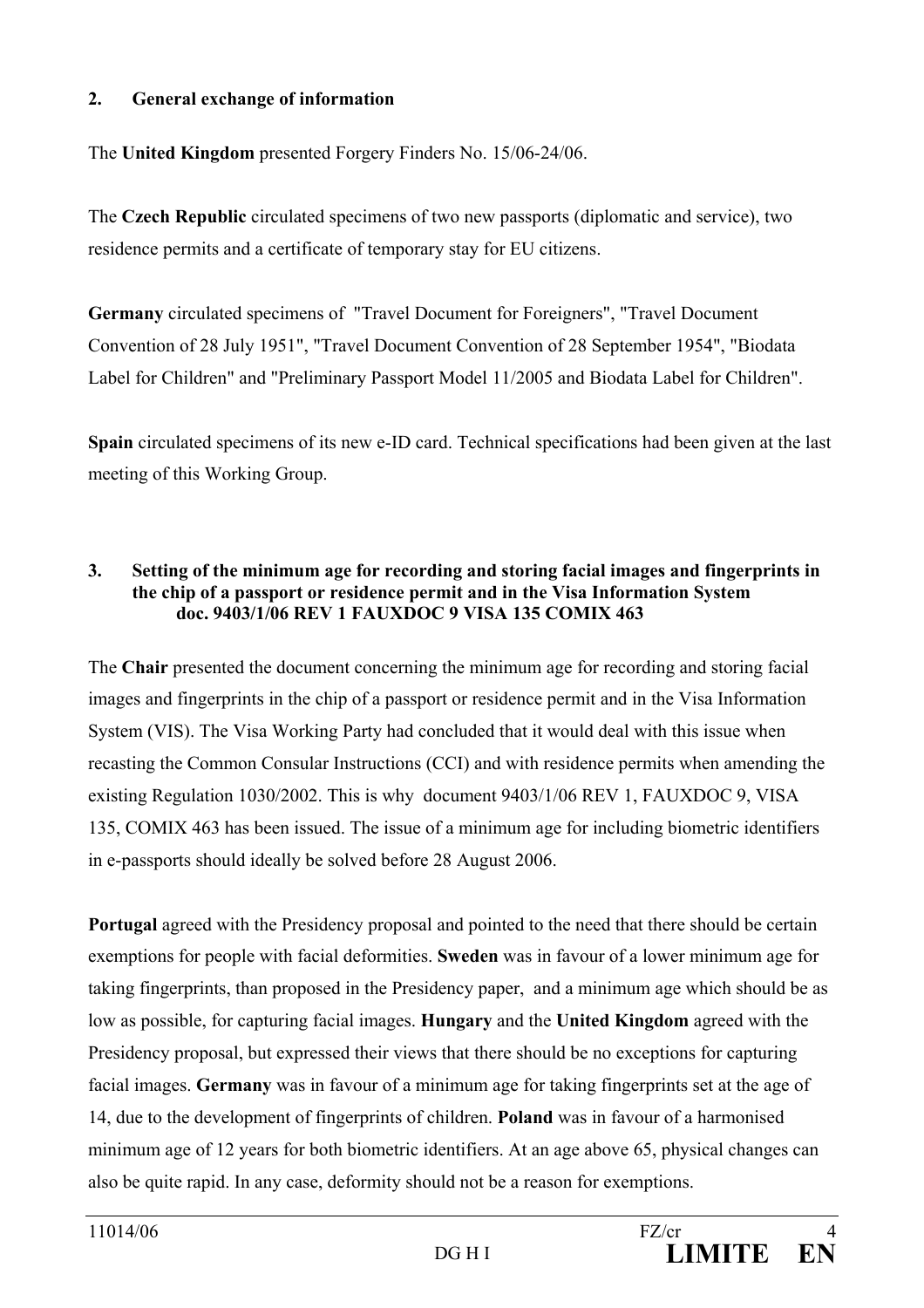**Latvia** and **France** were in favour of taking fingerprints from the age of 6 and capturing facial images from birth. **France** found that the minimum age for taking fingerprints should be lower than 12 years which would be necessary to avoid trafficking of children. **Czech** explained that it was taking fingerprints from the age of 5 and capturing facial image from birth on. **Spain** informed delegations that it was taking both biometric identifiers from birth on.

**The Netherlands** asked what procedure would be followed to have a decision before 28 August 2006.

The **Commission** explained that, on the basis of the existing regulation, no exceptions for capturing of facial images are foreseen. As there will always be a photo of the holder in every passport, the same photo could be also entered into the chip. The **Commission** is ready to propose an amendment to seek harmonisation in this issue, to be followed by further discussion. The obligation, to include fingerprints in the chip will only come into effect in 2009, and the need to take a final decision was not therefore urged.

The **Chair** concluded that there was no agreement on the issue and that further discussions will be needed.

### **4. Modus operandi of international organisations trafficking in false and falsified documents (activities in detection and dismantling of forgery workshops and presentations on trafficking of false documents) − Exchange of information**

**Spain** reported on a joint operation with **Portugal** regarding large numbers of forged Portuguese ID cards of good quality which lead to the arrest of 14 people (13 Brazilians and one Portuguese). Answering a question raised by **United Kingdom** regarding these forged ID cards being used as travel documents**, Spain** explained that the investigation has not been finished yet and that it was in contact with British authorities and that it would report later on the further development.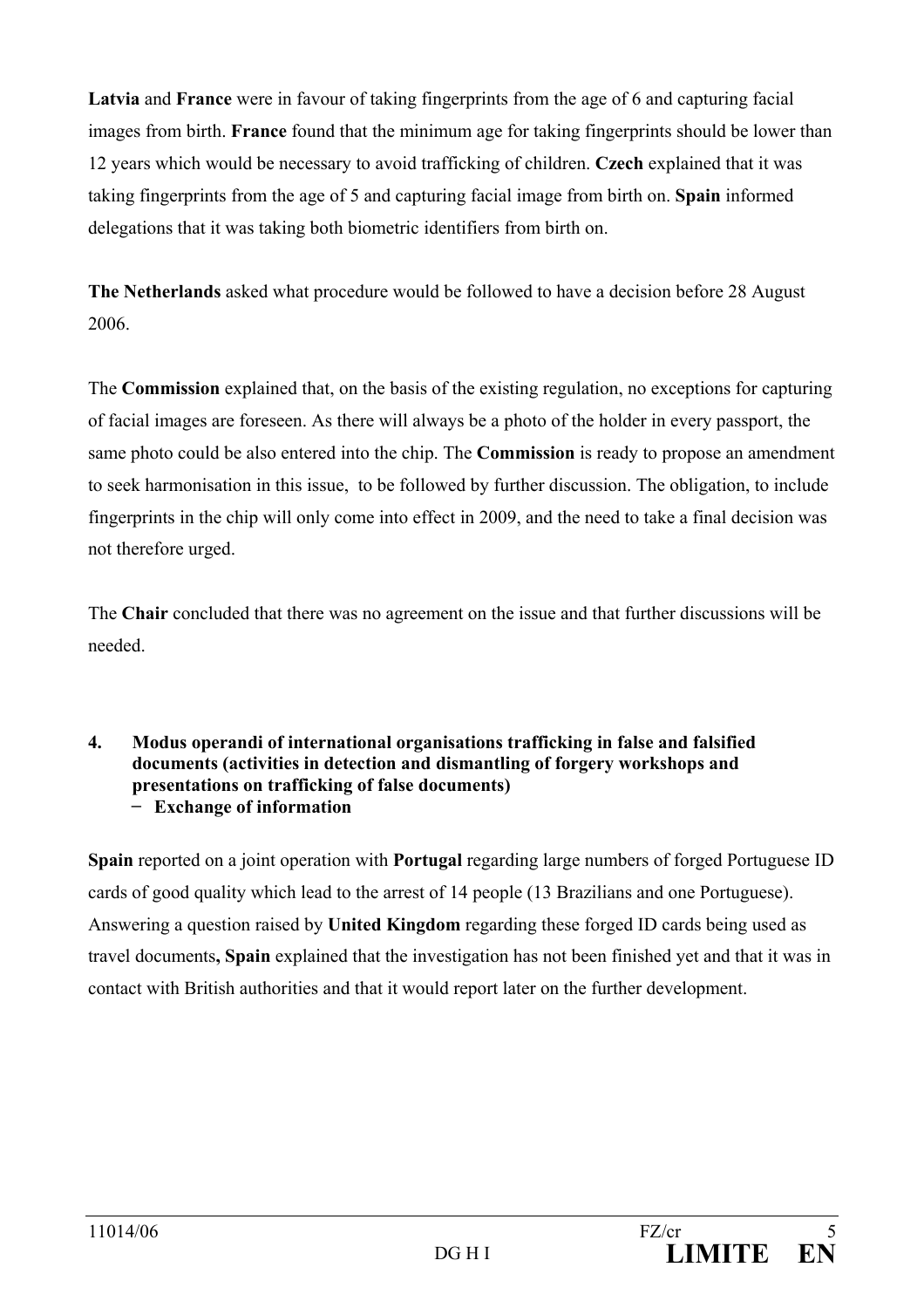**Hungary** presented additional information regarding its confiscation of huge number of forged documents at its border crossing with Serbia. The presentation is available in electronic version. **Europol** asked where these documents came from and where they were going. **Spain** asked whether it would be possible to get serial numbers of these forged documents and the name of the arrested Bulgarian truck driver. **Hungary** replied that information is available in electronic version.

#### **5. Biometrics and their application to travel documents of both Member States and other states − Exchange of information**

**France** presented their new e-passport and new service e-passport and circulated two specimens together with an explanatory brochure. It was explained that the relevant decree was signed on 30 December 2005 and now all issuing authorities issue these new passports.

**Greece** informed delegations that some pictures of its new e-passport were available at the webpage of the Greek Ministry of Public Order - *http://www.ydt.gr/main/Section.jsp?SectionID=13297*.

**Austria** presented its new e-passports which are available for all citizens from 16 June 2006. Diplomatic, service passports and passports for foreigners will be available from 28 August 2006 on. Specimen will be given only to this working Party.

The **Commission** informed delegations that technical specifications on fingerprints had been adopted and that the 3-year period started to run on 28 June 2006 meaning that by 29 June 2009 fingerprints as biometric identifier will have to be included in e-passports.

# **6. Presentation of national structures and of procedures regarding documents by the Austrian delegation.**

This point will be dealt with at the next meeting.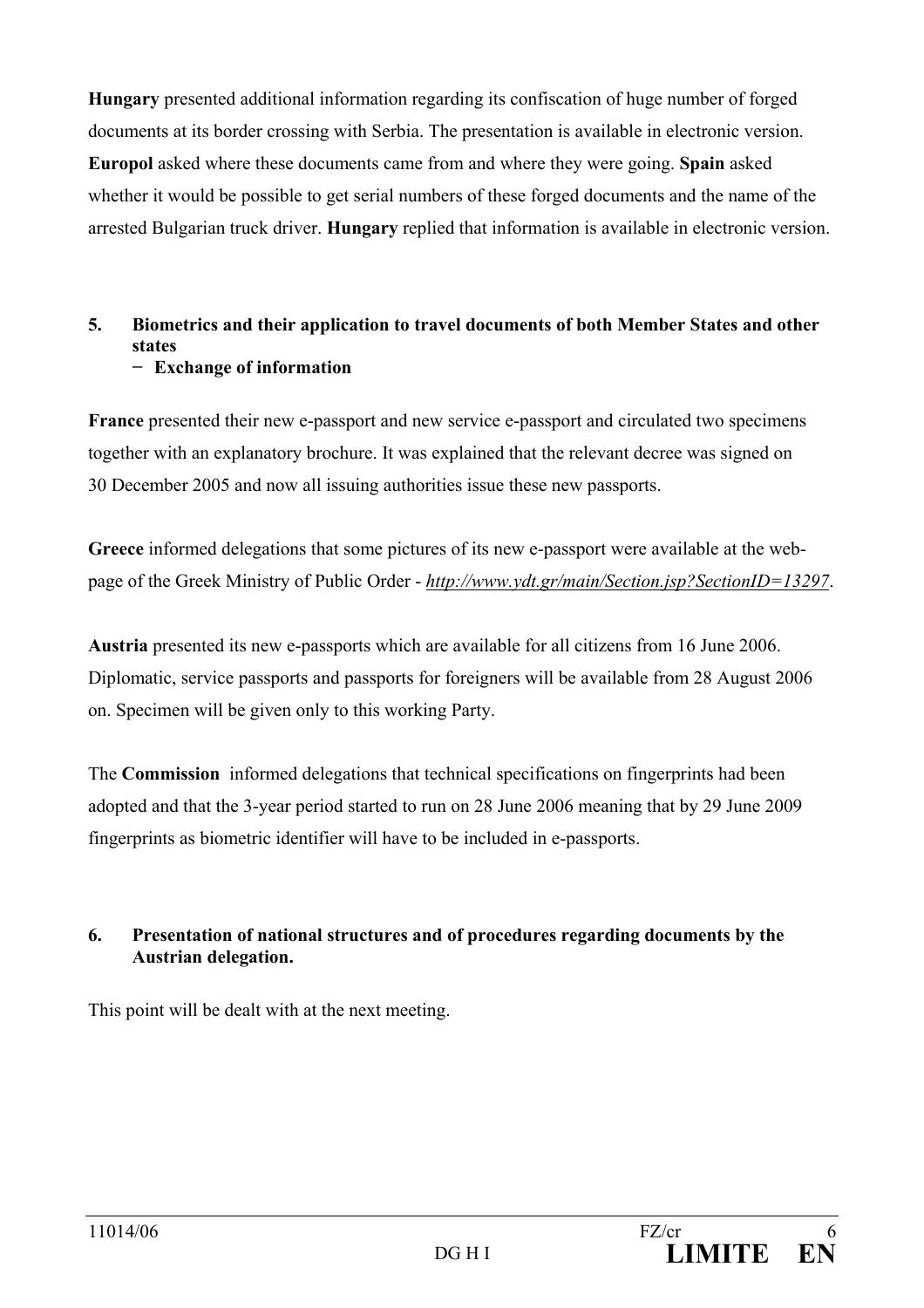# **7. Training tool for border guards, CD-ROM presented by FRONTEX - comments by Portugal**

**Portugal** presented document 10794/06, FAUXDOC 10, COMIC 575, concerning the Advanced Level Training Tool for border guards presented by FRONTEX on 7 April 2006, pointing out that a lot of work has gone into this project. It insisted that there should be some further discussion about the structure of the document and its content, especially the glossary. Translation into all languages should be checked.

**Belgium** pointed out that the content of the CD-ROM does not seem to be always checked against documents produced by Council Working Parties and the existing acquis. The CD-ROM should not be distributed, before remaining open issues are resolved.

**FRONTEX** agreed that there was room for further development and improvements and was looking forward to cooperating closely with Portugal. It believed that the content of the CD-ROM is correct and verified and could now be circulated.

**Portugal** announced that they would bring up the open issues and points to be clarified in the next FRONTEX meeting. It is vital that, in close cooperation with all sides, also with the experts involved, this instrument will become better.

# **8. Presentation on Nigerian passports by the United Kingdom**

**United Kingdom** made presentation on Nigerian passports. The presentation was followed by a workshop where several falsified Nigerian passports were examined. All available information was distributed to delegations on CD-Rom.